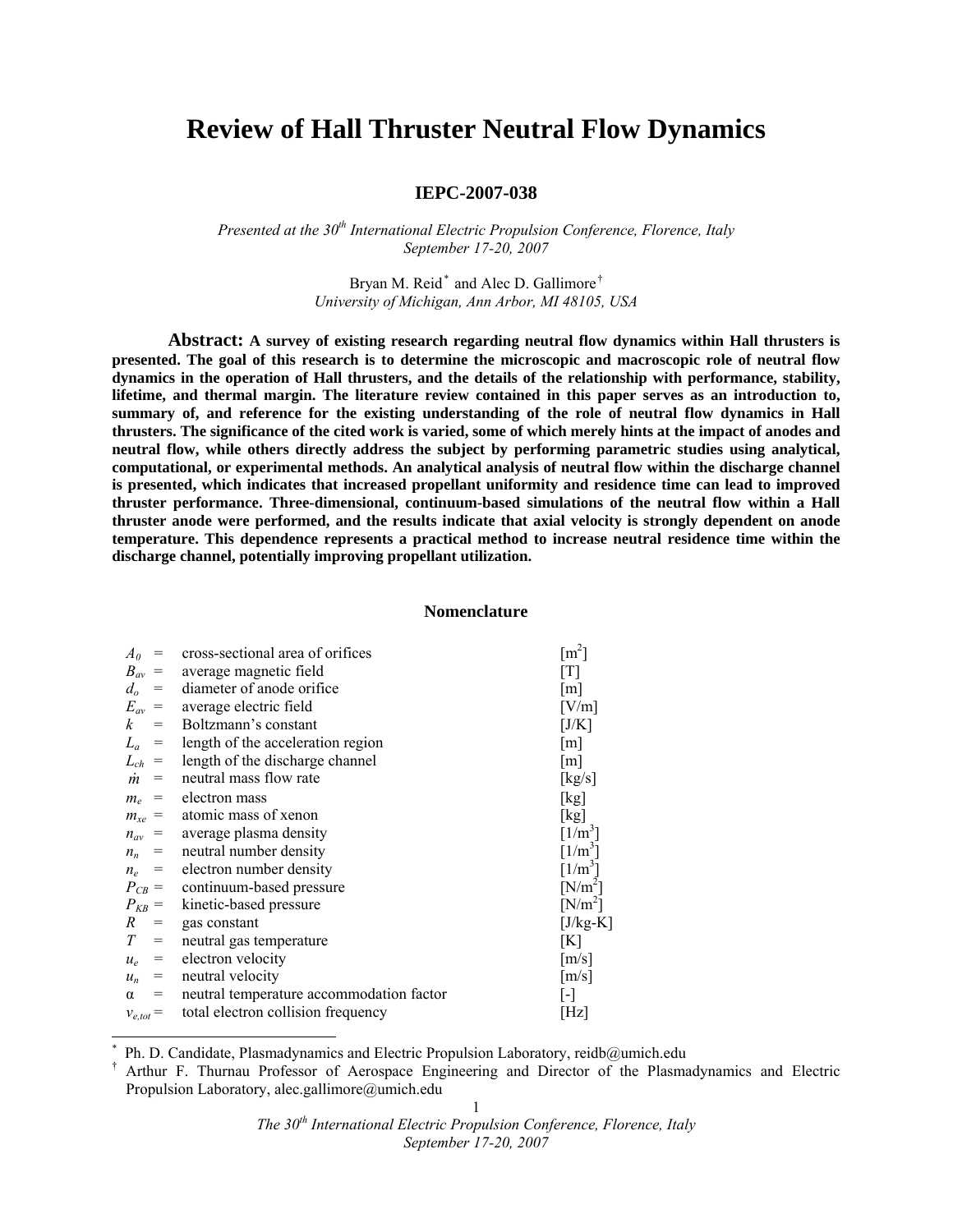|  | $\omega_e$ = electron cyclotron frequency                | [Hz]              |
|--|----------------------------------------------------------|-------------------|
|  | $\Omega_e$ = electron Hall parameter                     | $\lceil - \rceil$ |
|  | $\Phi$ = plasma potential                                | [V]               |
|  | $\sigma_{en}$ = electron-neutral collision cross-section | $\mathrm{m}^2$ ]  |
|  | $\tau_i$ = ionization time                               | [s]               |
|  | $\tau_{res}$ = neutral residence time                    | [s]               |

# **I. Introduction**

CONSIDERABLE effort is being devoted to understanding the role of neutral flow dynamics in the operation of conventional Hall thrusters. In particular, understanding the role of propellant uniformity and residence time in conventional Hall thrusters. In particular, understanding the role of propellant uniformity and residence time in the discharge channel will provide insight into propellant utilization, ionization processes, and electron transport to the anode. This research has potential applications to anode injection schemes and the relationship with thruster efficiency, stability, lifetime, and thermal margin. Anode injection schemes can be altered to maximize propellant utilization by increasing the neutral residence time and azimuthal uniformity in the discharge channel. By optimizing the neutral flow dynamics, the operational envelope of Hall thrusters can potentially be expanded to high specific impulse and high thrust-to-power regimes. At these off-nominal regimes, the importance of propellant utilization and thruster stability is amplified.

Analytical, numerical, and experimental studies are underway at the University of Michigan Plasmadynamics and Electric Propulsion Laboratory (PEPL) to improve the understanding of neutral flow dynamics in Hall thruster operation. To initiate this effort, a review of existing research was compiled to guide future investigations at PEPL; a summary of the findings is included in this paper. The survey begins with a review of past research concerning neutral flow dynamics that reports changes in the anode injection scheme, discharge channel geometry, and neutral injection temperature. The survey continues with a brief overview of analytical flow predictions and neutral particle diagnostic techniques used for measurements in the discharge channel and plume. The survey concludes with a brief analysis of the consequence of neutral flow non-uniformities and residence time within the discharge channel, with support for the latter provided by a computational study. While the authors have attempted to thoroughly survey the subject of neutral flow dynamics, undoubtedly, we have unintentionally omitted the work of several worthy contributors; for this, we apologize in advance.

## **II. Past Neutral Flow Dynamics Research**

The Hall thruster anode typically serves as the positive electrode and gas distributor, delivering neutrals to the discharge channel through an annular array of small diameter orifices. Based on the spacing and location of these orifices, the axial velocity and azimuthal uniformity of the neutrals can be significantly altered, changing the propellant utilization and electron current to the anode. There is a diverse set of experimental, computational, and analytical research regarding neutral flow dynamics in the operation of Hall thrusters. Studies have modified anode injection schemes, discharge channel geometries, and propellant temperature, concluding that optimizing the neutral flow can positively impact thruster performance, lifetime, and stability.

# **A. Altering Anode Injection Schemes**

Miyasaka *et al.*<sup>1</sup> performed numerical and experimental studies that changed the anode orifice diameter. By increasing the orifice diameter from 2 to 4 mm, the centerline neutral velocity at 4 mm from the anode exit decreased by 20%, while the discharge oscillation frequency and oscillation amplitude decreased by 40 and 70%, respectively. The authors of Ref. 1 concluded that the lower discharge oscillation frequency and amplitude recorded with the 4-mm-diameter orifices were attributed to the increased neutral velocity.

The experimental work of Kim *et al.*<sup>2</sup> investigated several anode designs and found a traceable effect with thruster performance and lifetime. The study was performed with the PPS-1350 Hall thruster, which was outfitted with several variations of a supplementary cylindrical anode and a reverse-injection anode as shown in Fig. 1, reproduced from Ref. 2. The cylindrical anode was separately operated at the inner, outer, and combined inner and outer radius of the channel. The cylindrical anode was also operated as the primary positive electrode so that the nominal portion of the anode could be operated as a gas distributor only. Most of the anode configurations in Ref. 2 produced thruster efficiencies within  $\pm 2\%$  (absolute) of the nominal configuration efficiency of 56%. Several configurations reduced the efficiency below 51%, all of which occurred when the nominal portion of the anode was operated as a gas distributor only, while the supplementary anode was operated as the positive electrode. Although the efficiency was mostly independent of the anode configuration, the plume divergence was more sensitive,

> *The 30th International Electric Propulsion Conference, Florence, Italy September 17-20, 2007*

 $\mathfrak{D}$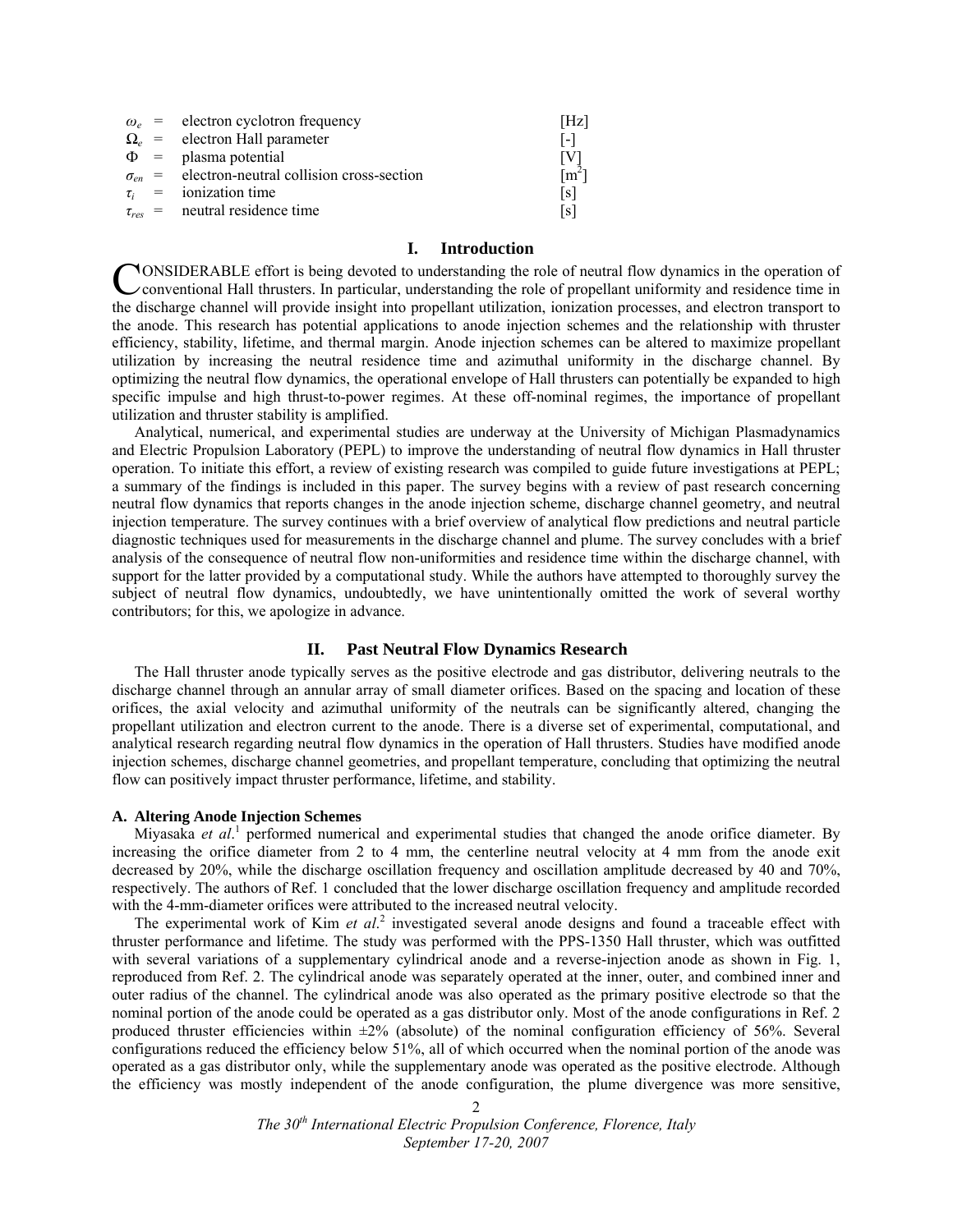displaying deviations from the nominal configuration of +8/-0º. Typically, higher plume divergence resulted in more erosion of the channel outer diameter, with a maximum variation of approximately  $\pm 1$  mm from the nominal configuration. The authors in Ref. 2 did not comment on the changes in neutral flow dynamics; however, each anode design iteration likely changed the downstream neutral flow distribution. In particular, the reversed neutral injection configuration likely had a significant impact on neutral flow distribution in the channel, and the configuration likely resulted in an elevated neutral temperature due to increased collisions with the ceramic walls, which tend to be several hundred degrees warmer than the anode surface.



**Figure 1. Anode injection schemes used for the experiments in Ref. 2. a) reverse injection, b) nominal anode shown with supplementary inner and outer radii cylindrical anodes.** 

The work of Vial *et al.*<sup>3</sup> indicated that modifying the anode injection scheme can reduce plume divergence angle and increase propellant utilization and lifetime. The study changed the radial position of the anode injection holes from centerline to the inner and outer radii as shown in Fig. 2, reproduced from Ref. 3. Experimental measurements of thrust indicated very little change due to injection location; however, plume divergence was lower for the inner and outer radii injections. The neutral number density was shown to be elevated near the outer radius of the thruster for both off-nominal configurations. The asymmetric neutral number density causes the plasma density to be radially non-uniform, resulting in a more focused electric field. Optical measurements also indicated that ion recombination at the wall was reduced for the off-nominal configurations, which could result in a reduction in erosion rate (i.e., longer lifetime).



**Figure 2. Injection schemes used in Ref. 3, A1) inner radius, A2 centerline (nominal), and A3) outer radius.** 

The computational work of Garrigues *et al*. 4 indicated that controlling anode injection schemes can influence thruster lifetime and efficiency. Simulations were performed with a 2-D hybrid model, and a fraction of the anode flow was injected at several axial locations near the interface between the ionization and acceleration zones. A schematic of the experiment is shown in Fig. 3, reproduced from Ref. 4. The total mass flow rate into the discharge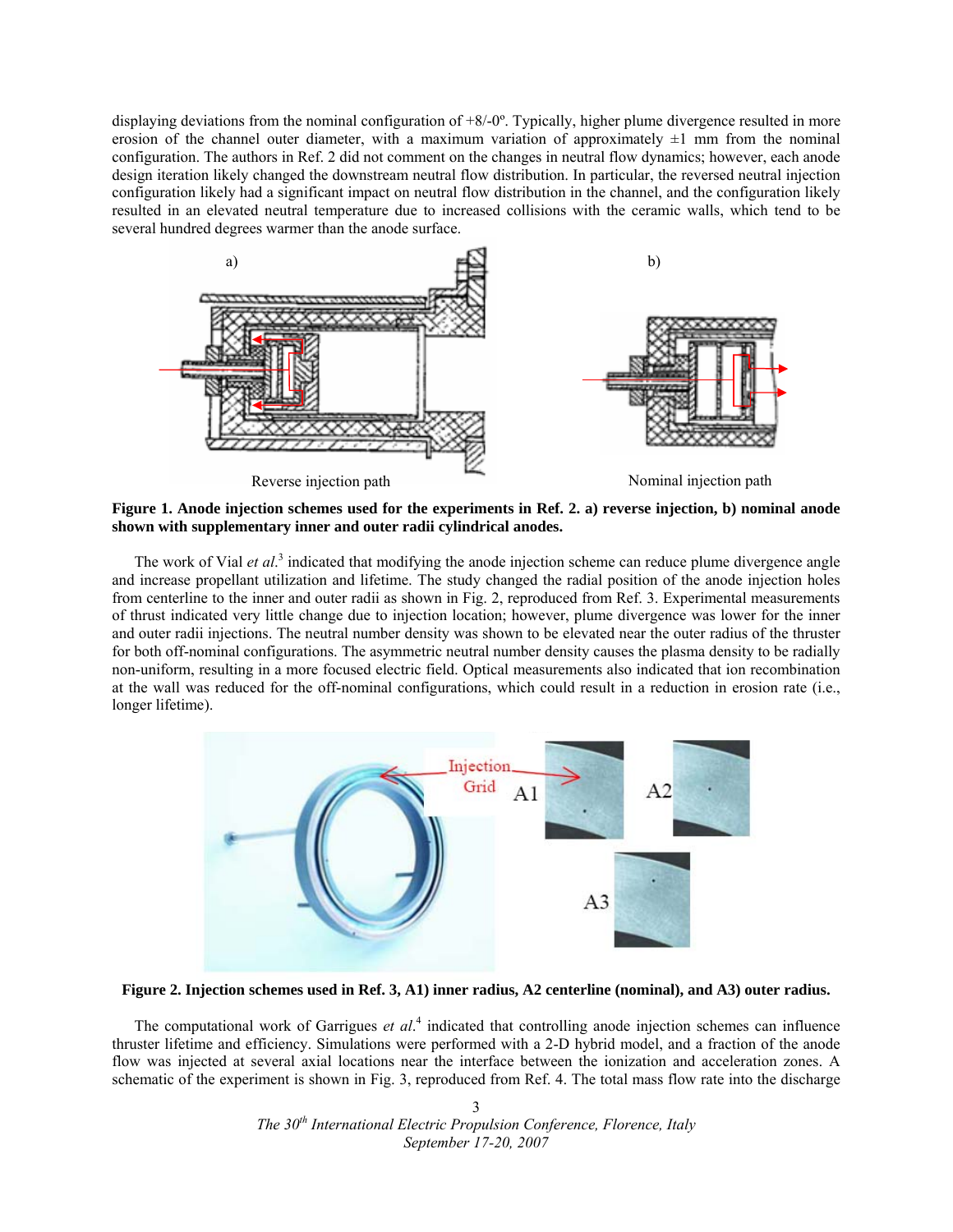channel remained constant, and the fraction of the total flow injected near the ionization region varied. The thruster efficiency and erosion rate at the discharge channel exit plane were decreased by 1-10% (absolute) and 10-100%, respectively, depending on the axial location of the secondary neutral injection. The reduction in erosion was attributed to a flattened plasma density and a more focused electric field that reduced the number of ions that reached the wall. The efficiency drop was attributed to incomplete ionization of the injected neutrals at the downstream location. The incomplete ionization occurs due to the decreased residence time within the discharge channel, dictated by the effective reduction in channel length. Furthermore, the neutrals injected near the ionization region will likely have an elevated thermal velocity since they are significantly heated by the hot channel walls prior to reaching the discharge channel. This further reduces the residence time in the channel and probability of ionization. The erosion rate and thruster efficiency were sensitive to the downstream location of the neutral injection, with minimum erosion and a peak in efficiency occurring for neutral injection at 80% of the channel length. The results of these experiments indicate that peaked neutral number density near the ionization region likely improves the ionization efficiency. The results also suggest that elevated neutral density near the channel walls reduces erosion, and extends lifetime.



**Figure 3. Injection scheme used in Ref. 4. Additional neutral flow was radially injected near the channel exit, shown by red arrows.** 

## **B. Altering Channel Geometry**

Raitses *et al.*<sup>5</sup> performed a parametric investigation of the dependence of propellant utilization on channel geometry. The discharge channel length was varied by moving the anode axially as shown in Fig. 4a, reproduced from Ref. 5. At sub-nominal and nominal mass flow rates, the longer channel length produced higher propellant utilization and efficiency, with diminished impact at higher mass flow rate. This experiment indicated an optimum channel length that was dependent on the anode mass flow rate. The experiments in Ref. 5 also investigated the effect of channel width by altering the discharge channel cross section with a ceramic spacer as shown in Fig. 4b. The spacer reduced the channel cross sectional area near the anode and primary ionization region, which locally increased the neutral number density and the probability of ionization. The spacer then tapered towards the channel exit, allowing the plasma to expand and be accelerated by the electric field. At high flow rates the spacer had a negligible effect. However, the spacer improved propellant utilization at sub-nominal and nominal mass flow rates, while efficiency was essentially unchanged. The results for the ceramic spacer may have been more favorable with improved spacer location, width, and shape. The results of these experiments indicate that peaked neutral number density near the ionization region likely improves propellant utilization.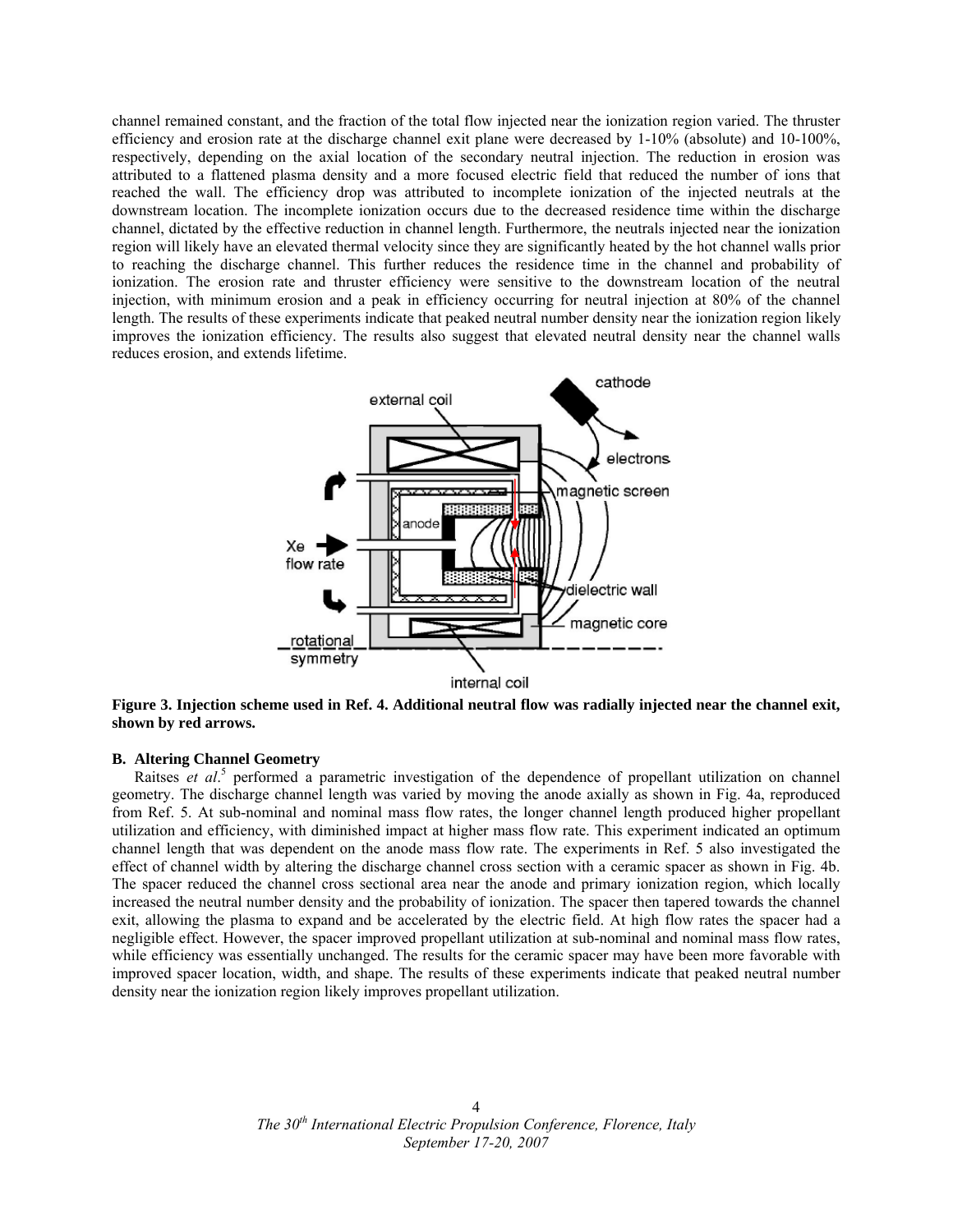

**Figure 4. Channel geometry variations used in Ref. 5: a) variable channel length by changing anode location, and b) variable channel cross-section by inserting a ceramic spacer near the anode.** 

The work of Arhipov *et al.*<sup>6</sup> indicated that adding a spacer near the channel exit increased ion production, leading to higher thruster efficiency. The resultant channel geometry is shown in Fig. 5, reproduced from Ref. 6. The spacer reduced the channel cross sectional area near the ionization region, which locally increased the neutral number density and the probability of ionization. This study found that moving the plug closer to the anode increased ion density. Langmuir probe measurements confirmed the increased ion production inside the channel; however, a decrease in thruster efficiency was noted, likely due to non-optimal positioning or shape of the plugs. The results from these experiments indicated that peaked neutral number density near the ionization region likely improves the ionization fraction.



**Figure 5. Ceramic spacer used in Ref. 6 to alter the neutral flow within the discharge channel.** 

Yamamoto *et al.*<sup>7</sup> changed the discharge channel configuration, showing improvements in thruster efficiency and discharge stability. The thruster was operated with divergent, nominal, and convergent channel exits as shown in Fig. 6, reproduced from Ref. 7. The convergent channel produced higher efficiency due to increased propellant utilization and decreased discharge oscillation amplitude over a wide range of magnetic field strength and discharge voltages. The divergent channel displayed the worst performance and stability. Although not recognized in Ref. 7, the difference in performance is likely attributed to discharge channel width rather than the configuration of the exit plane. By maintaining a constant thruster exit area and conforming the channel to produce the desired shape, the resulting channel widths were 4, 14, and 24 mm for the divergent, nominal, and convergent channels, respectively. Previous work has shown that increased channel width leads to better performance because of the diminishing influence of the walls.<sup>8</sup> The results of this study may have been more useful if the channel width was held constant and the exit area was altered. Unfortunately, the study did not comment on the implications of channel modifications to thruster lifetime. It is reasonable to assume that the convergent channel will experience increased erosion at the exit plane during the first several hundred hours of operation, and since the channel appears to be thinner (10 mm less than nominal), the overall lifetime may be decreased. Conversely, the divergent channel will likely experience less erosion during the first several hundred hours of operation, and due to the thicker channel wall (10 mm more than nominal), the overall lifetime may be increased.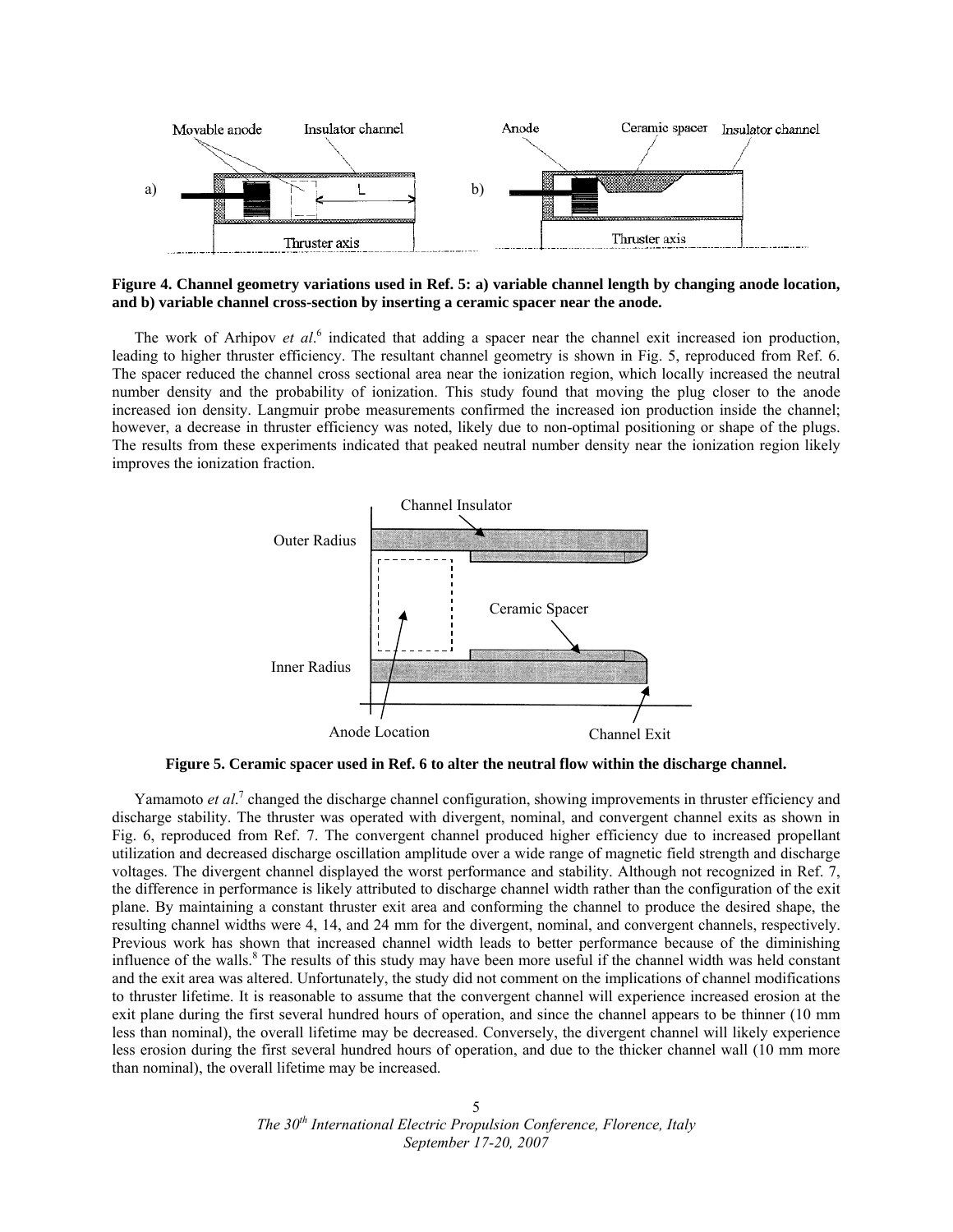

**Figure 6. Discharge channel configurations used in Ref. 7 with a magnetic-layer Hall thruster. a) divergent, b) nominal, and c) convergent.** 

# **C. Effect of Propellant Temperature**

The work of Furukawa *et al.*<sup>9</sup> explored the effect of pre-heating the neutrals prior to reaching the anode. The results indicated that discharge oscillation amplitude and frequency both decrease with increased neutral temperature. The authors noted that by increasing the neutral thermal velocity the peak ionization zone was pushed downstream, effectively increasing the length of the total ionization zone. However, the increased thermal velocity also reduces the neutral residence time in the discharge channel. The effect of increased propellant temperature on thruster efficiency was not reported, but the authors speculated that efficiency would improve due to the decreased oscillation amplitude and increased ionization zone length.

Kieckhafer *et al.*<sup>10</sup> reported measurements for a bismuth Hall thruster that uses an auxiliary shim anode that is separate from the traditional propellant injecting anode. The shim anode splits the discharge current between the two anodes to actively control the temperature of the propellant injector anode. By modifying the shim current, they were able to decrease the propellant injector anode temperature by approximately 10%, increasing the measured beam current at the thruster centerline. The increase in beam current was speculated to be due to increased propellant utilization, which may be a direct consequence of increased residence time.

The work of Wilbur *et al.*<sup>11</sup> indicated improved performance of an ion engine as the neutral temperature was decreased. The neutrals were cooled by a liquid nitrogen shroud that decreased the temperature of the ion engine walls from 500 to 90 K. By reducing the wall temperature, the extracted ion current was increased by several percent at some conditions. This study indicated a clear correlation between the wall temperature and neutral velocity, and the influence on the bulk plasma agreed with predictions. Although performance measurements were not recorded, the increased beam current (at constant input mass flow) indicated that the thruster efficiency increased.

#### **D. Predicting Neutral Flow**

Many analytical and numerical studies of the neutral flow within the anode have been presented in the open literature. One such calculation of the neutral flow from the anode inlet to the discharge channel exit is presented in Ref. 12. An accurate prediction of the flow properties within the anode is challenging due to the large changes in pressure and flow regime from fully continuum flow at the anode inlet to nearly rarefied flow at the anode exit. Further, abrupt changes in cross-sectional area accompanied by small diameter flow paths result in non-isentropic losses that must be accounted for by discharge coefficients. To overcome this complication, a semi-iterative process was implemented to adapt continuum- and kinetic-based equations where appropriate. If the flow at a location of interest is considered to be in the continuum regime, then the isentropic approximation is valid<sup>13</sup>

$$
P_{CB} = \frac{\dot{m}}{A_o} \sqrt{\frac{R \cdot T}{\gamma}} \left(\frac{2}{\gamma + 1}\right)^{\frac{1 + \gamma}{2(1 - \gamma)}}.
$$
 (1)

To estimate the pressure at a location considered to be in the kinetic regime, continuity indicates

$$
P_{KB} = \frac{\dot{m}}{A} \sqrt{\frac{2 \cdot \pi \cdot k \cdot T}{m_{xe}}},\tag{2}
$$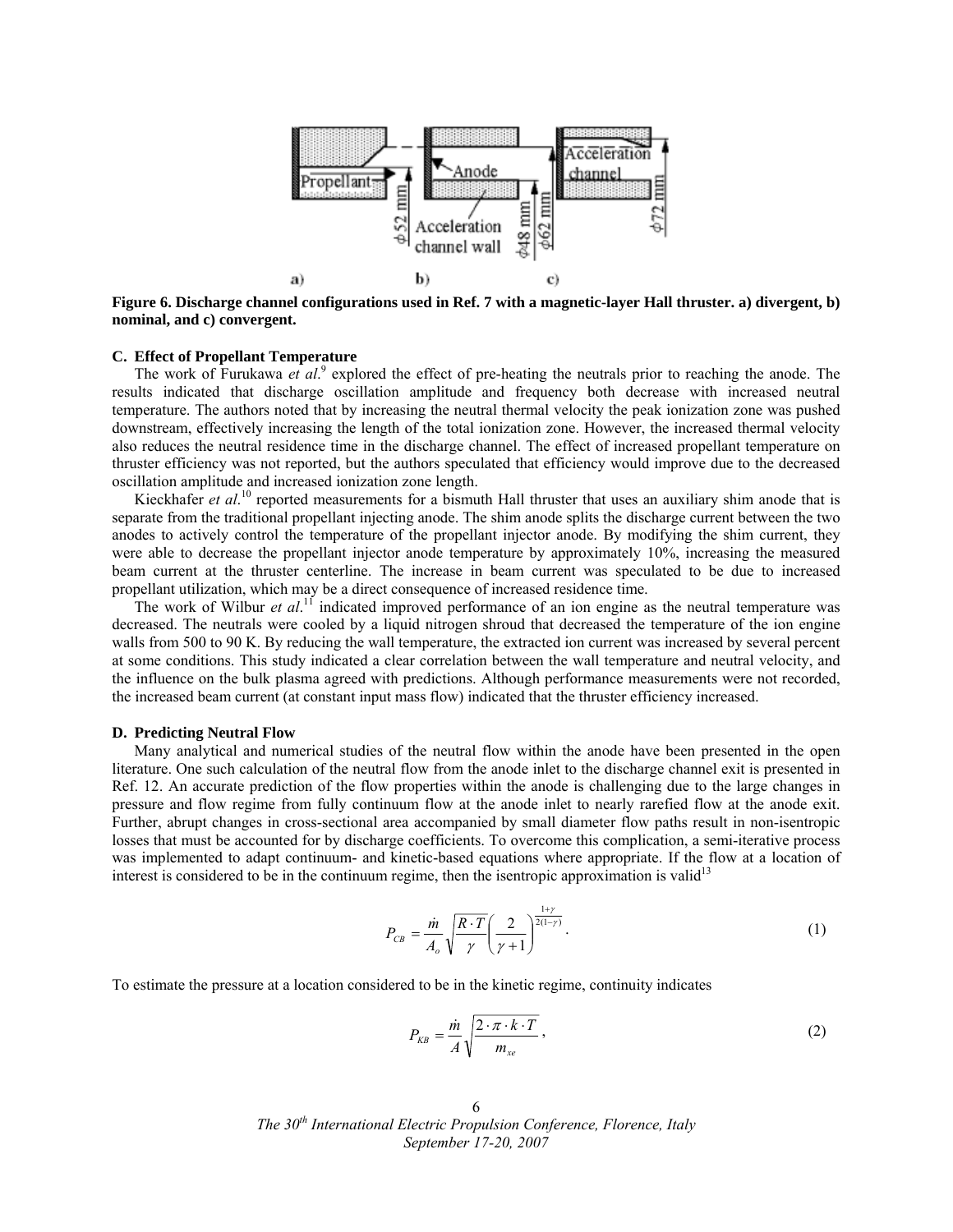where  $A$  is the cross-sectional area at the location of interest. Flow behavior between the continuum- and kineticbased regimes is classified as the transitional flow regime. In this regime, it is inappropriate to use the equilibrium approach of the continuum-based equations or the statistical approach of the kinetic-based equations when deriving analytical solutions. We can tacitly assume that the transitional pressure is bounded by the continuum- and kineticbased calculations (vary by approximately 50%). The calculations performed in Ref. 12 implemented this framework, producing excellent agreement with continuum- and kinetic-based simulations as well as experimental measurements of total pressure downstream of the anode.<sup>12,14</sup>

# **E. Anode Sheath**

The anode sheath was investigated by Dorf *et al.*,<sup>15,16</sup> focusing on the effect of a dielectric coating on the anode and its relationship to the anode fall formation. The dielectric coating increased electron current to the anode due to a positive anode fall formation that accelerates electrons to the anode collecting surfaces. The dielectric coating was also suggested to contribute to lower discharge oscillation amplitude, which improved stability. Neutral flow was suggested to play a significant role in preventing pre-ionization within the anode. Pre-ionization has been speculated to increase electron current to the anode and increase the anode temperature, which can alter the neutral flow dynamics in the discharge channel.

#### **F. Neutral Particle Diagnostics**

Measuring the properties of neutral particles in partially ionized plasmas is difficult since neutrals are not detectable by electrostatic probes. To solve this problem, scientists have implemented various optical diagnostics or electrostatic filtering of the charged particles to measure neutral properties. A brief summary of these efforts follows.

## *1. Electrostatic Probe Diagnostics*

Experimental measurements of neutrals in the plume were performed by King *et al*. 17 with a neutral particle flux probe. The probe was comprised of several grids to filter ions and electrons and an ion gauge at the rear to measure the neutral density. The probe was able to provide a reasonable measure of the neutral component of the plume, but the results are viewed with some caution since there is no robust method for calibration. Similar to the neutral particle flux probe, Walker *et al*.<sup>18</sup> used an ionization gauge with an inlet that was parallel to the ion flow and had a floating grid to prevent electrons from entering the probe. The probe provided a repeatable neutral component of the plume, but the results must also be viewed with caution due to the absence of a robust calibration.

A robust method to measure the neutral flux inside the discharge channel during cold-flow operation (no plasma) involves inserting a pitot tube into the flow to measure the neutral particle flux with a pressure transducer. Reference <sup>19</sup> contains a wealth of information regarding the use of pitot tubes in high Knudsen number flows, suggests that the probe inlet be chamfered to reduce inlet effects. Using similar techniques, Oghienko *et al*. 20 used an axially aligned pressure transducer, with several radially aligned pressure taps recessed into the discharge channel to measure the axial and radial neutral flux. The fidelity of the measurements was not reported, but they were able to discern changes in anode conditions with their experimental setup. deGrys *et al.*<sup>21</sup> used an axially aligned probe to measure the cold-flow pressure at the anode centerline. The reported probe error was approximately 3%, and a single azimuthal sweep on the anode centerline was used to verify the azimuthal uniformity of a newly fabricated anode. Reid *et al*. 14 measured the neutral flow distribution at a range of azimuthal and radial locations downstream of the anode by using an axially aligned pressure transducer. These measurements displayed a relative error of 1% and the results compared favorably with numerical and analytical predictions.

#### *2. Optical Diagnostics*

Laser-induced fluorescence (LIF) is a widely used method of measuring particle properties in the presence of a plasma discharge. Similar to the methodology used for ions, neutral properties are determined by tuning a laser to a particular wavelength of interest and detecting the excited state transition. Bonnet *et al*. 22 used LIF to measure the neutral axial velocity within the channel as a function of distance from the anode exit in a SPT50 Hall thruster. The axial velocity at the anode exit plane was approximately 140 m/s, and at 5mm downstream of the discharge channel exit the axial velocity was 470 m/s. Hargus *et al.*<sup>23</sup> was able to measure the neutral axial and radial velocities in the very-near-field plume of a 200-W Hall thruster. The neutral axial and radial velocities on centerline of the channel exit were 300 and 100 m/s, respectively. The results indicated that the neutral density was an order of magnitude larger at the cathode than at the channel centerline. This result is expected due to the weakly ionized plasma that issues from the cathode, which has a higher neutral density than the highly-ionized plasma that issues from the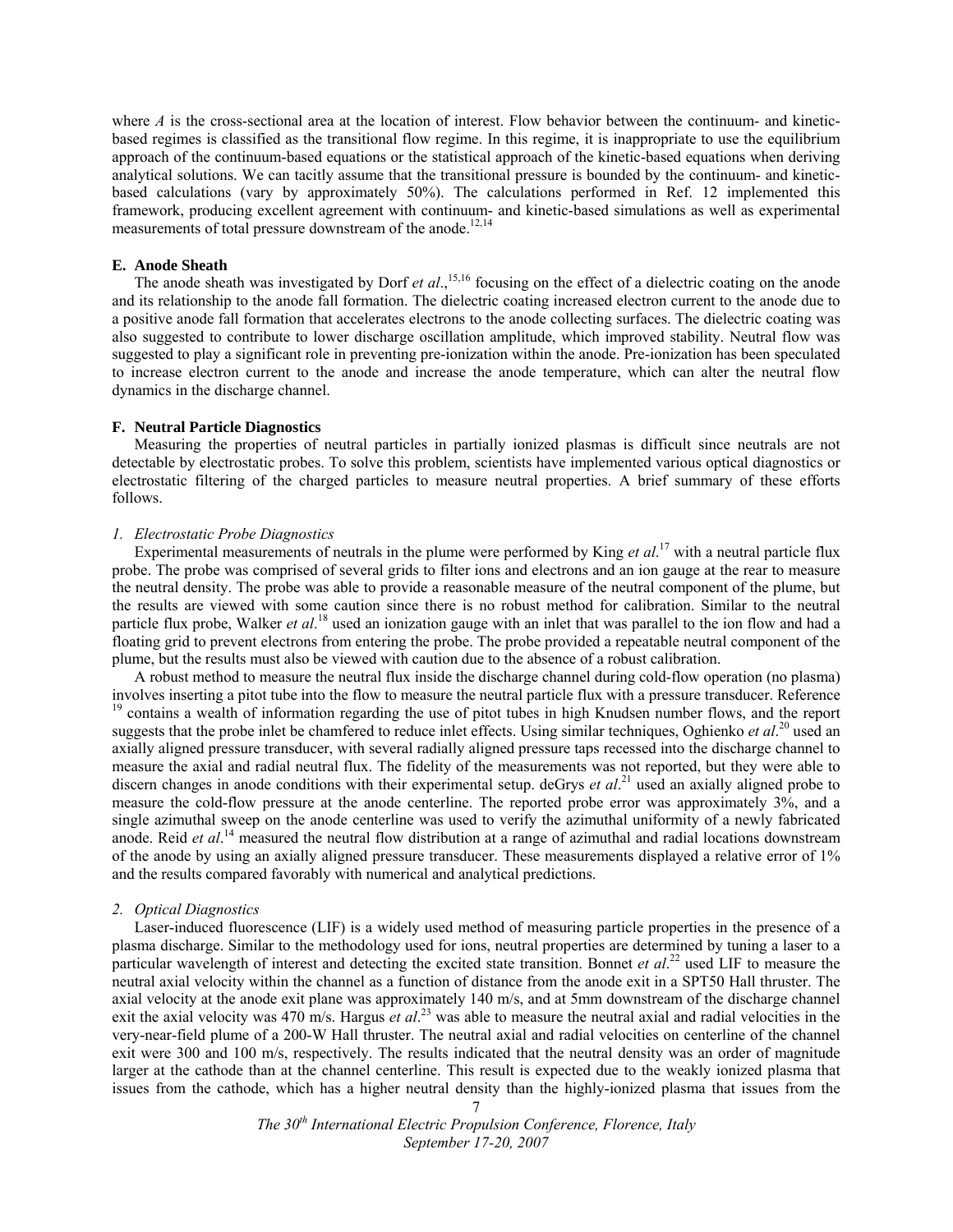channel. Although the errors in neutral LIF measurements are relatively small, the spatial resolution tends to suffer due to large data collection time constants. The fidelity of these measurements is also highly dependent on the neutral number density and amount of excitation. Based on these weaknesses, neutral LIF has proven challenging on larger, high-efficiency Hall thrusters that tend to have high propellant utilization (less neutrals in the very-near-field plume). $^{24}$ 

Using a similar principle to LIF, Mazouffre *et al.*<sup>25</sup> used a method referred to as Fabry-Perot interferometry to measure neutral xenon properties. This study determined that the xenon temperature 7 mm upstream of the channel exit was 900 K, and noted the Zeeman effect at the often used 823.2 nm transition line. Again, long data collection time constants prevent a detailed spatial investigation.

Although fundamentally similar to LIF, electron induced fluorescence (EIF) uses a radically different excitation method achieved with a high-energy electron beam (rather than laser). Vial *et al.*<sup>3</sup> used a 10 keV electron beam with a maximum emission of 10 μA to measure the neutral number density inside the channel of a SPT100 without a plasma discharge. The results were used to validate a simulation, and the comparison indicates that the neutral injection and wall collisions should be modeled as perfectly diffusive.

Cappelli *et al.*<sup>26</sup> used a used a reflection-reabsorption method with a vacuum ultraviolet transition in atomic xenon as a source for absorption. They were able to determine the neutral number density on an axial line downstream of the discharge channel with an error of approximately 50%. The study confirmed the sharp decrease in neutral density when the thruster transitions from glow discharge to jet mode, and quantified the exponential decay of the neutral number density with increased axial distance from the channel exit.

Beverini *et al.*<sup>27</sup> used laser-diode spectroscopy to time resolve the neutral density in the plume of a Magneto-Plasma Dynamic thruster. The laser was swept 30 GHz across the transition line at a rate of 100 kHz. This relatively high sampling rate has promise for high-speed time-resolved measurements of neutral density downstream of a Hall thruster that can be correlated to discharge oscillation phenomenon.

Two-photon LIF was implemented by Crofton<sup>28</sup> to determine the neutral temperature downstream of an ion engine during hot- and cold-flow operation (thruster on and off, respectively). Measurements taken during cold-flow conditions at several axial locations agreed well with modeled behavior, displaying an exponential falloff with increasing downstream distance. The study also concluded that as beam current increases, the number density of neutrals in the plume reduces, which leads to higher propellant utilization.

# **III. Discussion**

To better understand the relative importance of neutral flow dynamics in the operation of Hall thrusters, the effects of anode injection schemes must be fully understood. Of particular interest is the effect of anode injection schemes on the azimuthal uniformity and residence time of neutrals in the discharge channel; a brief justification for the importance of these effects follows.

#### **A. Azimuthal Uniformity of Neutrals**

In the Hall thruster discharge channel, electrons are impeded from reaching the anode by the strong magnetic field. Electron mobility is increased due to collisions with neutrals, and migration towards the anode is achieved through a random walk process. Diffusion across the magnetic field lines can be slowed by decreasing the collision frequency (lower density) or increasing the magnetic field strength (decreasing Larmor radius).

Although the magnetic field is relatively weak near the anode, the electrons remain magnetized. However, their mobility is increased due to the elevated neutral density (more collisions). In the presence of an azimuthal nonuniformity in neutral density, mobility will be locally augmented, increasing the electron current to the anode. This phenomenon was experimentally noted in the work of Hofer<sup>29</sup> where a manufacturing error caused a location of elevated neutral density at a single azimuthal location within the discharge channel. This non-uniformity resulted in decreased thruster efficiency, plume symmetry, and stability, indicating that small changes in neutral uniformity can significantly affect thruster operation.

Although the anode injection scheme is directly responsible for the neutral density uniformity near the anode, non-uniformities at the anode exit are expected to be significantly reduced within the first 50% of the channel length due to inter-atomic and wall collisions. Since ionization occurs throughout the discharge channel, near-anode nonuniformities will produce a non-uniform, partially-ionized plasma upstream of the primary ionization region. The electrons in this region are quickly magnetized (low mass, high mobility), and begin their azimuthal ExB drift due to the applied electric and magnetic fields. The remaining ions induce an azimuthal electric field due to the ion density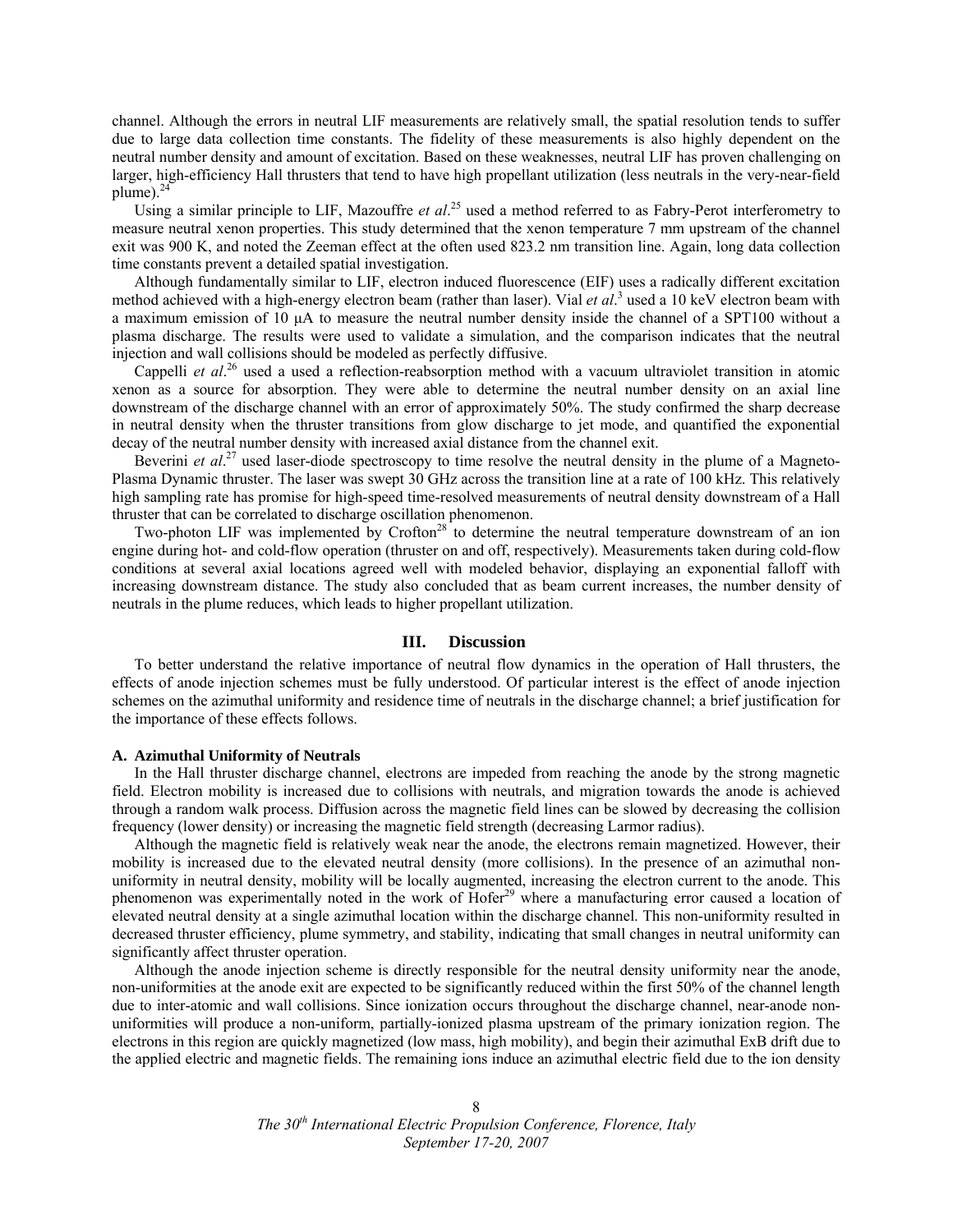gradient, causing an induced ExB drift towards the anode for a portion of the electrons. The global effect is an increase in the total electron current to the anode, a direct loss in thrust efficiency.

The work of Baranov *et al.*<sup>30</sup> supports the above conjecture through a detailed analytical description of the effect of azimuthal non-uniformities in neutral number density. The analysis of Ref. 30 describes how the plasma density adjusts to minimize the azimuthal electric field to account for a neutral non-uniformity, concluding that the axial electric field becomes skewed near the non-uniformity, and electron current to the anode is increased.

Similar to the work in Ref. 30, Yashnov *et al*.<sup>31</sup> concluded that the quantity

$$
\frac{n_{av} \cdot E_{av} \cdot L_a}{B_{av}},\tag{3}
$$

must be constant in the discharge channel to maintain coherence of the Hall current. This formulation indicates that a local decrease in neutral density requires a lower magnetic field or an increase in the acceleration length or electric field. Since the magnetic field is externally applied (fixed) and the acceleration length is mostly determined by the discharge voltage (fixed), the local electric field must compensate for the increased neutral density. To satisfy Eq. 3, the local peak electric field location moves downstream in an attempt to augment the local plasma density to match the rest of the channel. A graphical representation of this effect is shown in Fig. 7, reproduced from Ref. 31.



**Figure 7. Graphical representation of the magnetic field, plasma potential, electric field, and plasma density for a) typical acceleration zone, and b) altered acceleration zone. Reproduced from Ref. 31.** 

The assumption of increased electron transport in regions of high neutral density suggests that increased anode mass flow rate will lead to higher electron current (more collisions leads to higher mobility). Contrary to this, thrusters tend to operate more efficiently at higher flow rate where the thruster requires higher magnetic field strength to maintain efficient operation. The correlation between increased magnetic field strength at increased mass flow rate is expected since the electron Hall parameter

$$
\Omega_e = \frac{\omega_e}{V_{e, tot}} \approx \frac{1}{50} \frac{e \cdot B}{m_e} \frac{T_e^{3/2}}{n_n},\tag{4}
$$

must remain within a particular bandwidth to maintain efficient operation. For a given discharge voltage (electron temperature) and fixed Hall parameter, Eq. 4 indicates that the neutral number density and magnetic field strength must be directly proportional to each other. This analysis puts to rest any concerns about extraordinary electron current at elevated anode mass flow rates. However, the magnetic circuit can typically respond to a relatively small range of mass flow rate increases.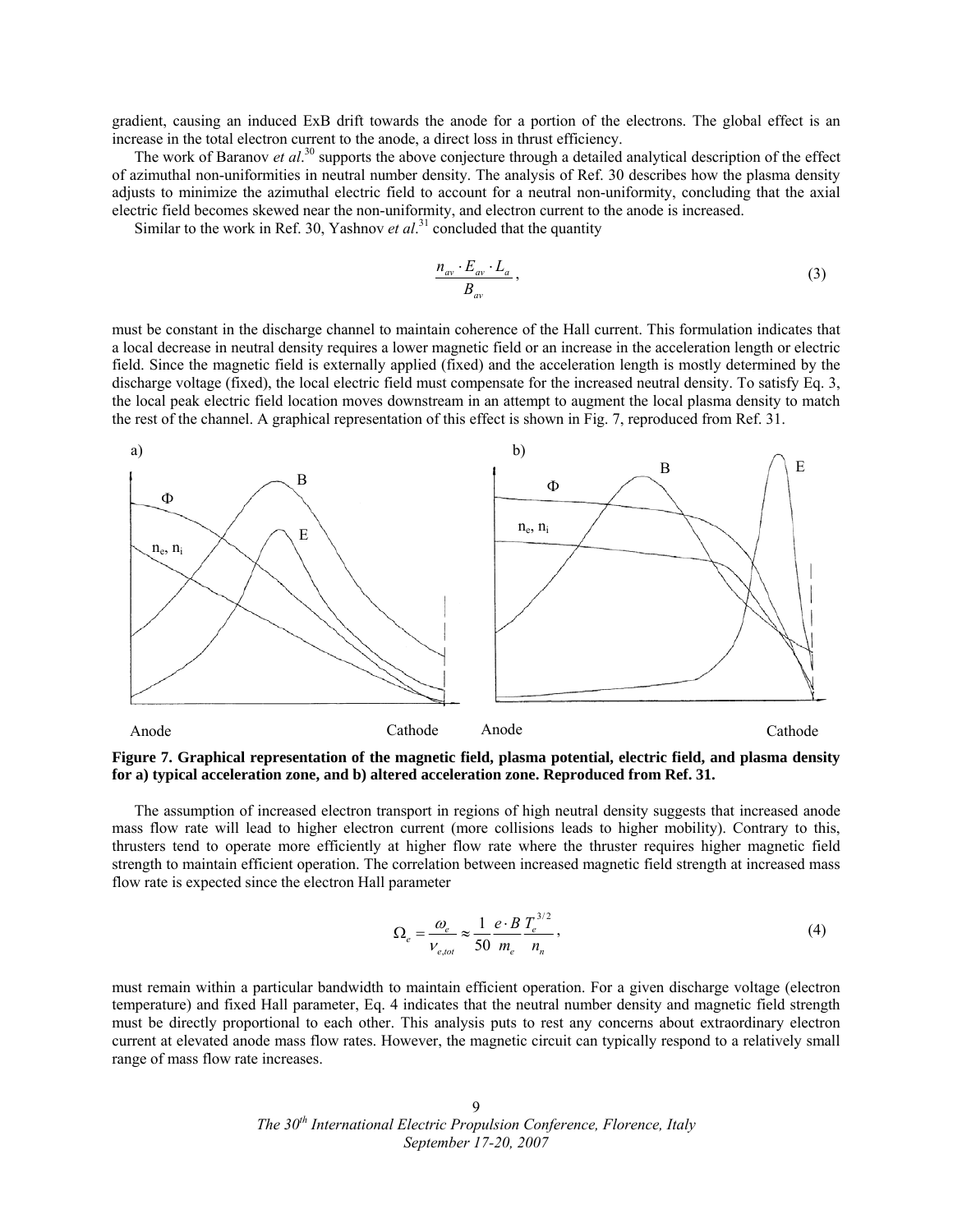# *1. Visual Evidence of Neutral Non-uniformities*

Figure 8 shows an image of a Hall thruster operating at low voltage and low magnetic field strength that provides visual evidence of azimuthal non-uniformities of neutral density. The bright spots correspond to the neutral injection orifices, where the neutral density is elevated. The increased light intensity is likely caused by augmented electron transport to the anode, which causes increased excitation-induced light emission. The perceived asymmetry about the horizontal axis is due to the camera viewing-angle, which was dictated by the viewport location below thruster centerline. The overall low light level is an artifact of the relatively high shutter speed necessary to view the plasma near the anode ( $\sim$  1/800 seconds), and the purple emission is present due to the low discharge voltage and low magnetic field strength.



**Figure 8. A photograph of a Hall thruster operating at an off-nominal condition, where the discharge is characterized by increased luminescence at uniform intervals around the circumference.** 

# *2. Flow Distributions in the Discharge Channel*

Simulated mass flux distributions at the anode exit for the NASA-173M and a 6-kW laboratory model Hall thruster are shown in Fig. 9. The NASA-173M is characterized by uniformly distributed lobes of high mass flux, whereas the 6-kW thruster greatly improves the azimuthal and radial uniformity. The performance of the 6-kW laboratory model Hall thruster exceeds that of the NASA-173M, due to several factors including the improved neutral azimuthal uniformity.

## **B. Neutral Residence Time**

Decreasing the axial velocity of the neutrals increases their residence time within the discharge channel, which increases the likelihood of ionization collisions, potentially increasing propellant utilization. To quantify the effect of neutral velocity, the ionization time (*τi*) is compared with the residence time in the discharge channel (*τres*). To maintain a high level of propellant utilization, the inequality

$$
\frac{\tau_{res}}{\tau_i} >> 1 \,, \tag{5}
$$

must be satisfied. The mean collision time for an ionizing collision between electrons and neutrals is

$$
\tau_i = \frac{1}{n_e \langle \sigma_{en} u_e \rangle},\tag{6}
$$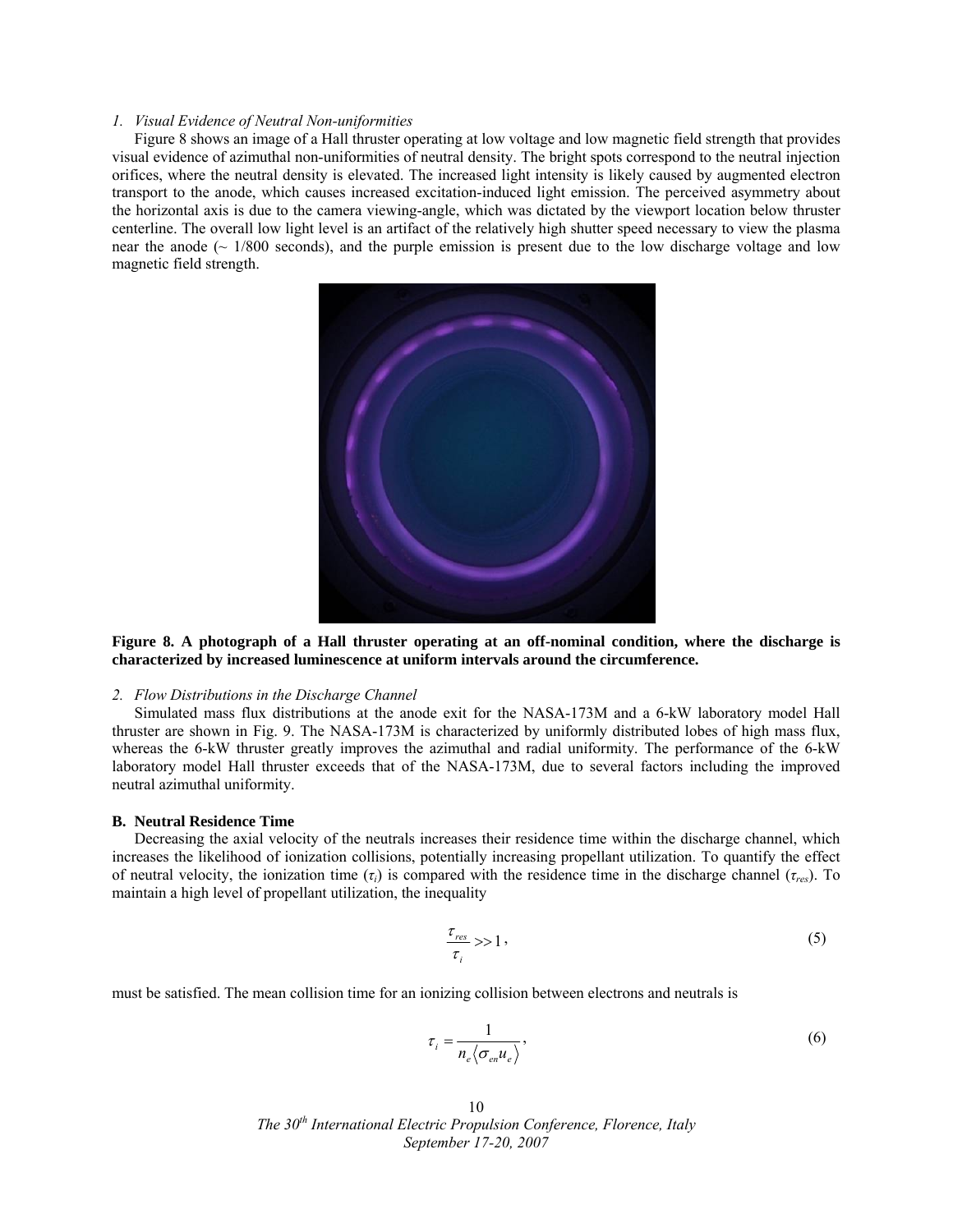and the residence time within the discharge channel is

$$
\tau_{res} = \frac{L_{ch}}{u_n} \,. \tag{7}
$$

The neutral residence time can be increased with a longer channel, however, this leads to increased wall losses and decreased efficiency. Conversely, the residence time can be increased by decreasing the neutral velocity. The neutral velocity can be controlled by altering the anode injection scheme or by directly cooling the anode to reduce the neutral thermal velocity. Cooling the incoming propellant may have little effect since incoming neutrals accommodate quickly to the anode temperature due to the large number of collisions prior to reaching the anode exit. Directly cooling the anode is more effective since the neutral quickly accommodate to the anode temperature.



**Figure 9. Simulated mass flux at the anode exit for a) the NASA-173M and b) a 6-kW laboratory Hall thruster.** 

Combining the mean ionization time and neutral residence time, we obtain a criterion for maintaining a high level of propellant utilization

$$
\frac{\tau_{res}}{\tau_i} = \frac{L_{ch} n_e \langle \sigma_{en} u_e \rangle}{u_n} >> 1.
$$
\n(8)

Equation 8 indicates that increasing electron velocity (i.e., electron temperature) or reducing neutral velocity (i.e., neutral temperature) will increase propellant utilization, which is similar to the findings of Refs. 2, 32, 33 and 34 that all conclude that maximizing the residence time increases propellant utilization. For a fixed channel geometry, channel material, discharge voltage, and anode mass flow rate, *Lch*, *ne*, *σen*, and *ue* remain constant, leaving neutral velocity as the only free parameter in Eq. 8. Although magnetic field topology has been shown to play a significant role in the ionization and acceleration process, it is not considered in the present neutral flow based analysis.

#### **C. Numerical Study of Anode Temperature**

Building upon the desire to increase neutral residence time in the channel by decreasing axial velocity leads to the logical suggestion of cooling the propellant. Linnell<sup>34</sup> attempted to actively cool the Hall thruster anode with a water cooled chiller, but the experiment proved unsuccessful due to an electrical short. To validate the concept of this experiment, the anode flow of the NASA-173M is simulated with the commercially available computational fluid dynamics package Fluent.<sup>35</sup> Steady-state, three-dimensional simulations were computed from the anode inlet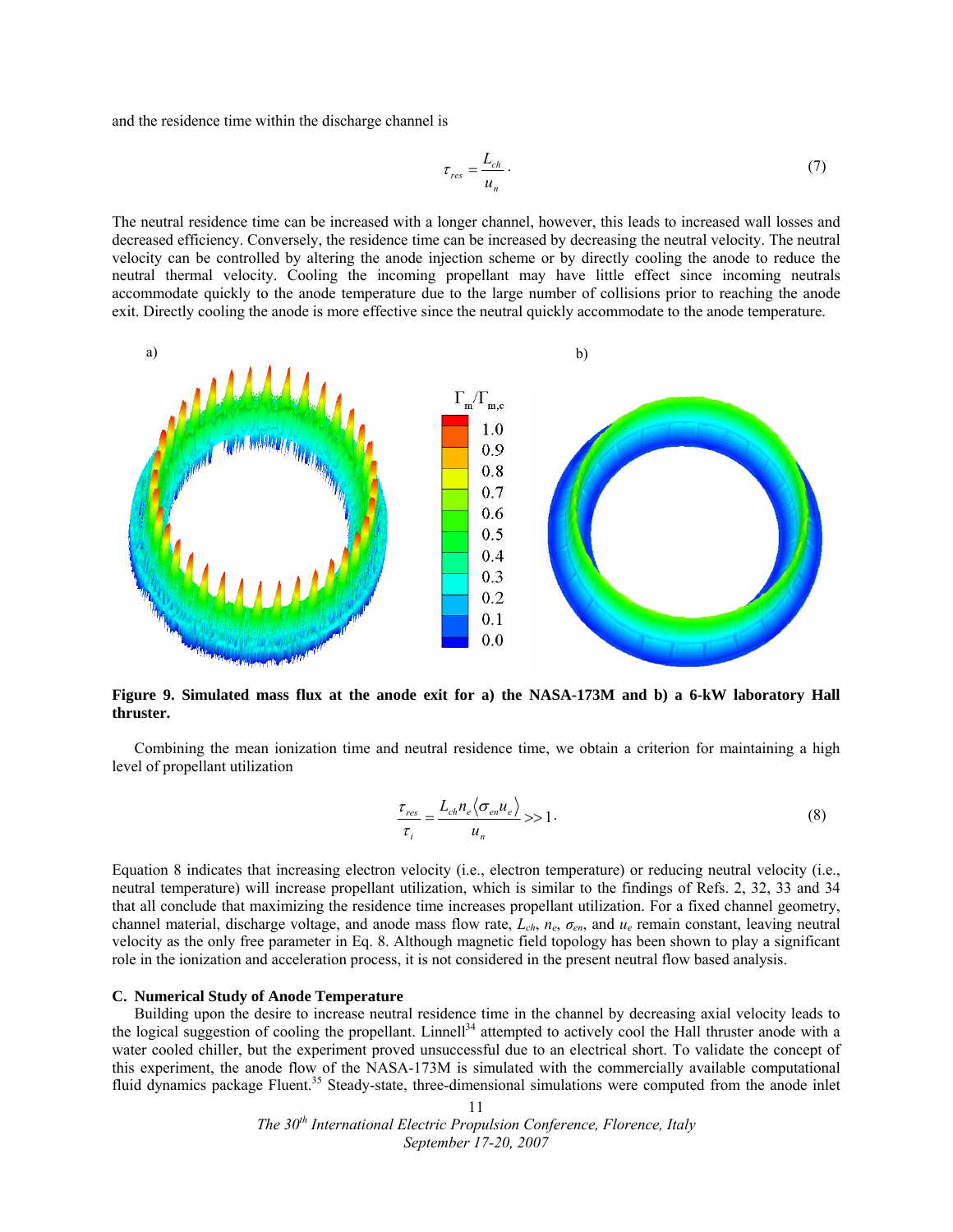through the discharge channel exit. All surfaces are implemented with a low-pressure slip adaptation within Fluent to more accurately model the interaction at the wall for increasing Knudsen number as the flow approaches the discharge channel. The anode body is set to a single temperature that is varied while all remaining variables in the simulation are kept constant. More details on the simulations can be found in Refs. 12 and 14.

To adjust the temperature of neutrals entering the discharge channel, heat can be transferred to or from the neutral particles upstream of the thruster (in flow supply lines) or within the thruster. Due to the large number of neutral collisions with the anode walls prior to reaching the anode exit (continuum flow), the neutral temperature is highly dependent on anode temperature. Hence, heat transfer upstream of the thruster likely has little effect. The independence of neutral velocity on inlet temperature was confirmed with simulations in Fluent that found less than a 1% change in axial velocity over a 100% change in anode inlet temperature.

To reduce the neutral temperature and significantly lower the neutral axial velocity, the anode temperature can be decreased through active cooling. Fluent simulations were performed at anode temperatures from 300 to 1100 K. The results of these simulations are included in Fig. 10 and they indicate that cooling the anode reduces the axial velocity at the anode exit as expected. The centerline value and average value across the anode exit plane are shown, with each displaying a clear square-root dependence on anode temperature. In particular, the velocity dependence agrees well with the Maxwell-Boltzmann distribution

$$
u_n = \sqrt{\frac{8 \cdot k \cdot \alpha \cdot T}{\pi \cdot m_{xe}}},
$$
\n(9)

where the temperature is taken as the anode temperature, and  $\alpha$  is introduced as the neutral temperature accommodation factor, having a value of one for full accommodation to the anode temperature. The relationship of neutral velocity with anode temperature given by Eq. 9 is shown in Fig. 10 with dashed lines. Eq. 9 closely models the centerline velocity for  $\alpha = 1.0$ , and the average velocity at the anode exit is modeled by  $\alpha = 0.25$ . The constant value of α for the centerline velocity and average anode injection velocities presents the possibility to reconstruct the velocity distribution at the anode exit plane based solely upon the anode temperature (assuming a quasi-Gaussian shape).



**Figure 10. Simulated axial velocity variation with anode temperature at anode centerline and across the anode exit. Square-root dependence of axial velocity on temperature is shown by the dashed lines.** 

#### **IV. Conclusion**

The review of previous research contained in this paper indicates that improvements in propellant utilization, thruster efficiency, stability, and lifetime can be realized by optimizing the anode injection scheme and discharge channel geometry. The optimizations are primarily focused on increasing the azimuthal uniformity and residence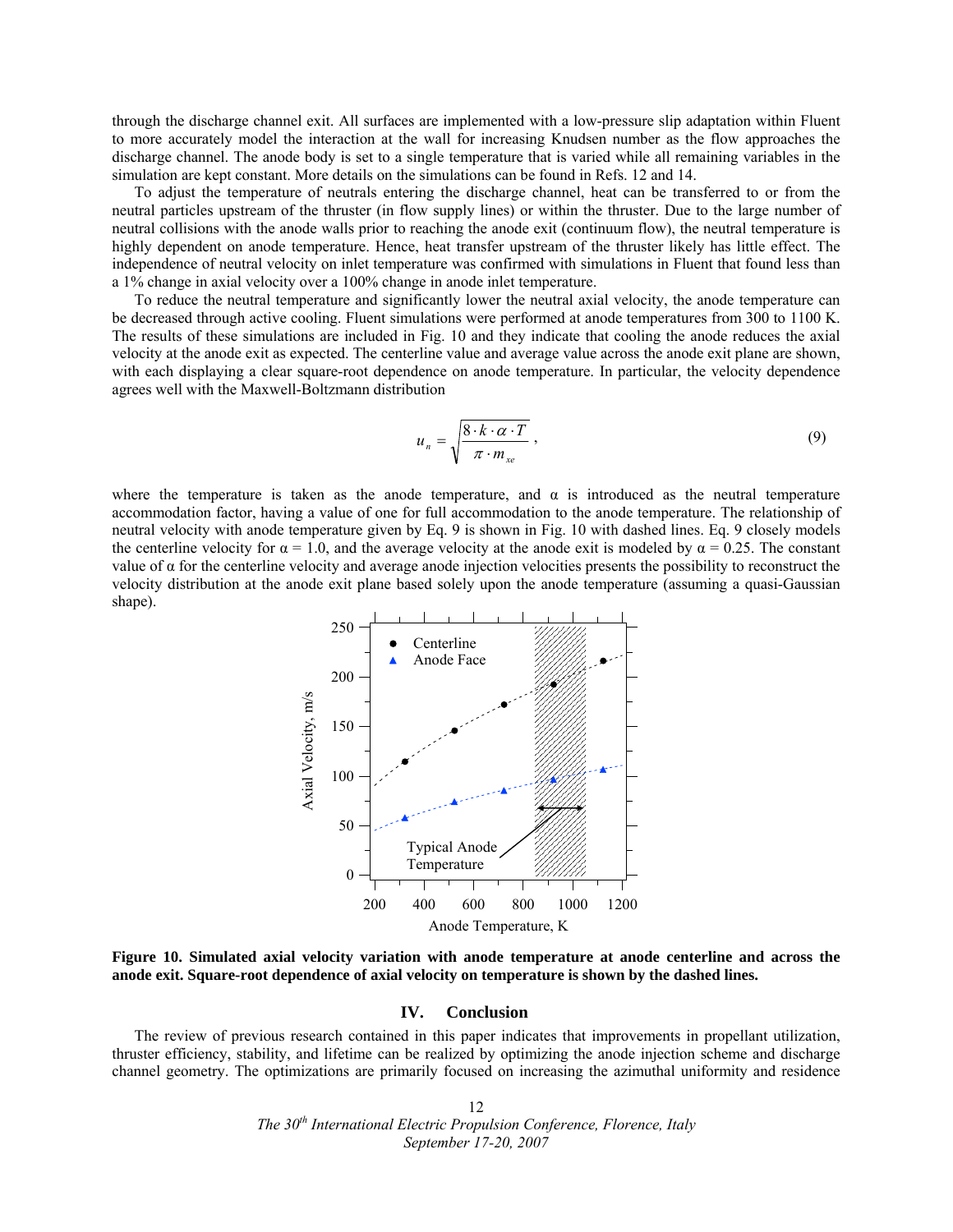time of neutrals in the discharge channel and increasing the neutral density near the ionization region. By increasing the azimuthal uniformity within the discharge channel, the electron current to the anode may be significantly reduced. Increasing the neutral residence time in the channel and increasing the neutral number density near the ionization region likely improves propellant utilization by increasing the probability of an ionization collision prior to reaching the channel exit.

A practical method to increase the neutral residence time within the discharge channel by actively cooling the anode was investigated by computational means. The results indicate that the neutral temperature is directly proportional to the anode temperature. The predictable dependence of neutral velocity on the anode temperature may allow reconstruction of the neutral velocity distribution at the anode exit based solely on the anode temperature.

Building upon the analytical formulary reviewed in this paper, a more detailed analysis will proceed with the goal of providing quantitative validation of the importance of neutral uniformity and velocity. Numerical simulations will be used to supplement the analytical and experimental work, focusing on the near-anode neutral flow dynamics and the interaction with the bulk plasma. Experimental measurements of cold-flow (no plasma) neutral flow distributions will be performed with heated channel walls. This measurement will provide an accurate initial condition for the plasma simulations, and will provide additional understanding of the influence of wall accommodation and neutral velocity. The microscopic effect of anode injection scheme and neutral flow dynamics will be tracked with measurements of plasma potential and electron temperature within the discharge channel. The macroscopic effect will be tracked with plume measurements of ion current density, ion voltage distribution, and ion energy per charge. Neutral velocity and density will also be measured in the plume using laser-induced fluorescence.<sup>24</sup>

# **Acknowledgments**

The primary author would like to express gratitude for the financial support provided by the NASA Harriet G. Jenkins Pre-doctoral Fellowship Program (JPFP), NASA Michigan Space Grant Consortium (MSGC), and Rackham Engineering Award (REA).

#### **References**

- <sup>1</sup>Miyasaka, T., Furukawa, T., Soga, T., Nakayama, E., Kitagawa, T., et al., "Influence of Propellant-Inlet Condition on Hall Thruster Performance," *28th International Electric Propulsion Conf.*, IEPC-03-091, Mar. 2003. 2
- <sup>2</sup>Kim, V., "Investigation of the Anode Configuration Influence on the PPS-1350 Laboratory Model Plume Divergence," 34th *AIAA/ASME/SAE/ASEE Joint Propulsion Conference*, AIAA-1998-3787, Cleveland, OH, Jul. 13-15, 1998. 3
- Vial, V., Lazurenko, A., Laure, C., Bouchoule, A., "Xenon Gas Injection in SPT Thrusters," *28th International Electric Propulsion Conf.*, IEPC-03-221, Mar. 2003. 4
- <sup>4</sup>Garrigues, L., Hagelaar, G. J. M., Boniface, C., Boeuf, J. P., "Optimized Atom Injection in a Hall Effect Thruster," Applied Physics Letters, 85, 22, 5460-5462, 2004.
- ${}^{5}$ Raitses, Y., Ashkenazy, J., Guelman, M., "Propellant Utilization in Hall Thrusters," Journal of Propulsion and Power, 14, 2, 247-253, 1998.<br><sup>6</sup>Arhipov, B., Goghaya, E., Nikulin, N., "Study of Plasma Dynamics in the Variable Section Channel Stationary Plasma
- Thruster," *26th International Electric Propulsion Conference*, IEPC-99-118, Kitakyushu, Japan, Oct. 1999. 7
- $^7$ Yamamoto, N., Komurasaki, K., Arakawa, Y., "Discharge Current Oscillation in Hall Thrusters," Journal of Propulsion and Power, 21, 5, 870-876, 2005.
- Manzella, D. H., Jankovsky, R., Hofer, R. R., "Laboratory Model 50 kW Hall Thruster," *38th AIAA/ASME/SAE/ASEE Joint Propulsion Conference*, AIAA-2002-3676, Indianapolis, IN, Jul. 7-10, 2002.
- Furukawa, T., Miyasaka, T., Fujiwara, T., "Methods of Controlling Low-Frequency Oscillation in a Hall Thruster," *27th*
- <sup>10</sup>Kieckhafer, A., Massey, D., King, L. B., Sommerville, J., "Effect of Segmented Anodes on the Beam Profile of a Hall Thruster," *40th AIAA/ASME/SAE/ASEE Joint Propulsion Conference*, AIAA-2004-4101, Fort Lauderdale, FL, Jul. 11-14, 2004.<br><sup>11</sup>Wilbur, P. J., Brophy, J. R., "The Effect of Discharge Chamber Wall Temperature on Ion Thruster Performance," AIAA
- Journal, 24, 2, 278-283, 1986.<br><sup>12</sup>Reid, B. M., Gallimore, A. D., Hofer, R. R., Li, Y., Haas, J. M., "Anode Design for a 6-kW Hall Thruster," JANNAF Journal,
- Submitted, 2007. 13Sutton, G. P., Biblarz, O., *Rocket Propulsion Elements*, 7th Ed., John Wiley & Sons, Inc., New York, NY, 2001,
-